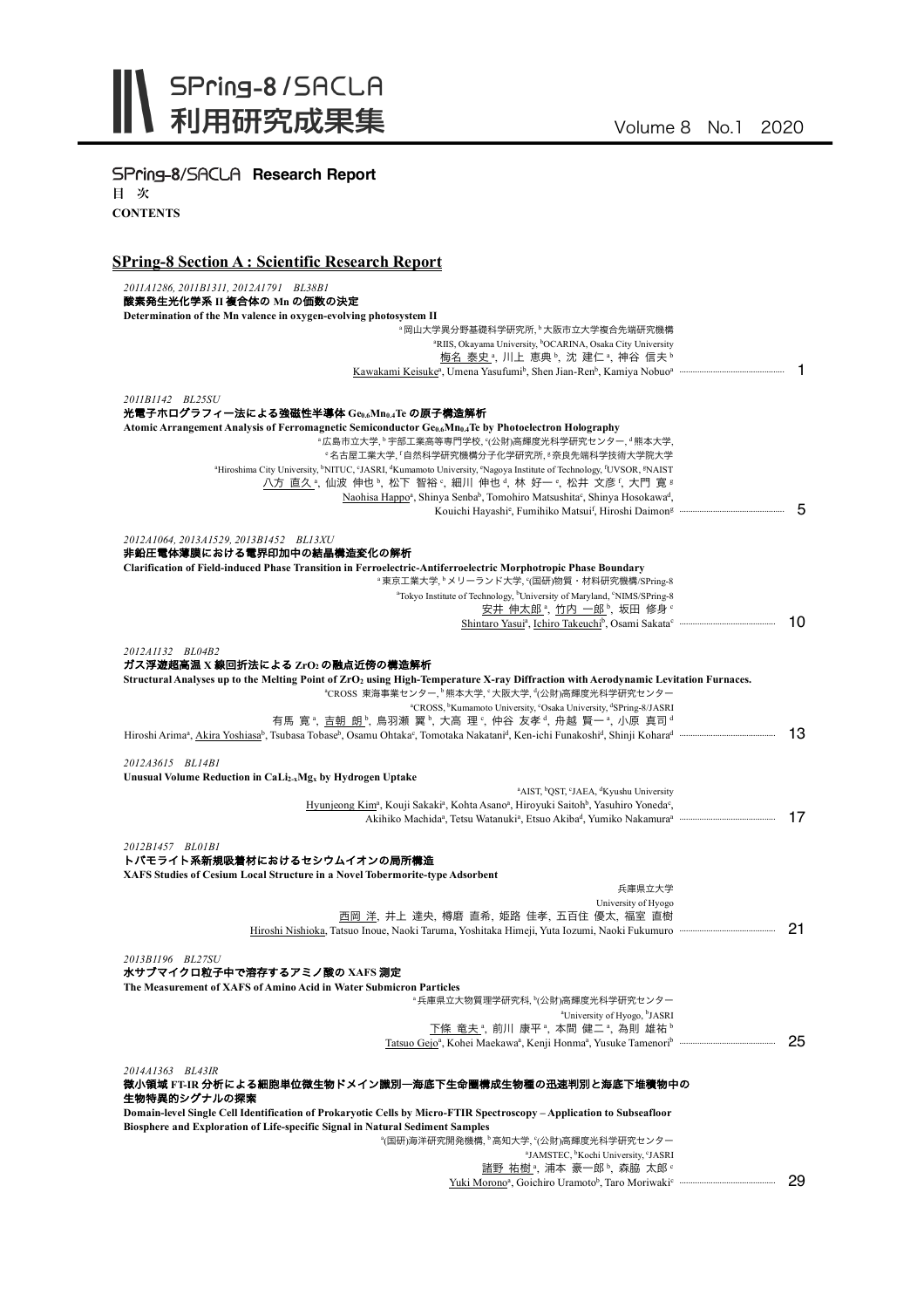| 2014A1420 BL02B1                                                                                                                                                                      |    |
|---------------------------------------------------------------------------------------------------------------------------------------------------------------------------------------|----|
| 高エネルギーX線を用いたリコピン微結晶の単結晶構造解析                                                                                                                                                           |    |
| Single Crystal Analysis of Micro-Crystalline Lycopene by High-Energy X-ray                                                                                                            |    |
| 滋賀県立大学                                                                                                                                                                                |    |
| University of Shiga Prefecture<br>北村 千寿                                                                                                                                               |    |
| Chitoshi Kitamura ····                                                                                                                                                                | 33 |
|                                                                                                                                                                                       |    |
| 2014B1062 BL45XU<br>骨格筋収縮時のミオシン分子頭部とアクチンフィラメント間の硬直結合の構造に関する研究                                                                                                                         |    |
| Studies on the Structure of Linkages between Myosin Head and Actin Filament during Contraction in Skeletal Muscle                                                                     |    |
| <sup>。</sup> 帝京大学, 『東京慈恵会医科大学, 『(公財)高輝度光科学研究センター                                                                                                                                      |    |
| <sup>a</sup> Teikyo University, <sup>b</sup> The Jikei University, <sup>c</sup> JASRI/SPring-8                                                                                        |    |
| 杉 晴夫 ª, 奥山 博司 ʰ, 山口 眞紀 ʰ, 大野 哲生 ʰ, 八木 直人 º                                                                                                                                            | 37 |
|                                                                                                                                                                                       |    |
| 2014B1184 BL01B1                                                                                                                                                                      |    |
| X線吸収微細構造法を用いた有機金属気相成長法により成長した Sb 添加 GaN 中の Sb 原子近傍の局所構造解析                                                                                                                             |    |
| Analysis on Local Structure around Sb Atoms in MOCVD-grown Sb-doped GaN by using X-ray Absorption Fine-Structure Measurements<br><sup>a</sup> 名城大学理工学部、 <sup>b</sup> (公財)高輝度光科学研究センター |    |
| <sup>a</sup> Meijo Univerisity, <sup>b</sup> JASRI                                                                                                                                    |    |
| 宮嶋 孝夫 ª, 小森 大資 ª, 伊奈 稔哲 ʰ, 清木 良麻 ª, 新田 清文 ʰ, 竹内 哲也 ª, 宇留賀 朋哉 ʰ                                                                                                                        |    |
|                                                                                                                                                                                       | 41 |
| 2015A1206 BL27SU                                                                                                                                                                      |    |
| 硫黄の存在形態を指標とする交通事故現場遺留タイヤゴム片からの走行距離の推定                                                                                                                                                 |    |
| Estimation for Running Distance of Tire Rubber Left in a Traffic Accident Site Based on the Sulfur Species                                                                            |    |
| "三重県警察本部科学捜査研究所, <sup>b</sup> 京都大学大学院工学研究科都市環境工学専攻<br><sup>a</sup> Forensic Science Laboratory, Mie Prefectural Police H. Q.,                                                         |    |
| <sup>b</sup> Department of Environmental Engineering, Graduate School of Engineering, Kyoto University                                                                                |    |
| <u>舩附 淳志</u> ª, 塩田 憲司 ʰ, 高岡 昌輝 ʰ                                                                                                                                                      |    |
|                                                                                                                                                                                       | 45 |
| 2015B1108 BL20XU                                                                                                                                                                      |    |
| 位相変調フィルターを用いた X 線顕微鏡像特性の研究                                                                                                                                                            |    |
| Image Characterization of X-Ray Microscope Using Phase Modulator for the Microscope Objective                                                                                         |    |
| <sup>。</sup> 東北大学多元物質科学研究所, <sup>b</sup> (公財)高輝度光科学研究センター                                                                                                                             |    |
| <sup>a</sup> IMRAM, Tohoku University, <sup>b</sup> JASRI<br>高野 秀和 ª, 竹内 晃久 ʰ                                                                                                         |    |
|                                                                                                                                                                                       | 49 |
|                                                                                                                                                                                       |    |
| 2016A1068 BL02B2<br>新規層状オキシカルコゲナイドの結晶構造解析                                                                                                                                             |    |
| <b>Structural Analysis of Novel Layered Oxychalcogenides</b>                                                                                                                          |    |
| 東京大学 物性研究所                                                                                                                                                                            |    |
| Institute for Solid State Physics, The University of Tokyo                                                                                                                            |    |
| 矢島 健、鳥巣 崇生                                                                                                                                                                            | 53 |
|                                                                                                                                                                                       |    |
| 2016A1270 BL40XU                                                                                                                                                                      |    |
| X 線マイクロピーム構造解析法による溶液成長させたエピタキシャル単結晶の構造解析                                                                                                                                              |    |
| X-ray Micro-Beam Crystal Structure Analyses of the Epitaxial Growth Single Crystals from Solutions<br><sup></sup> 4 兵庫県立大学, ʰ(公財)高輝度光科学研究センター                                         |    |
| <sup>a</sup> University of Hyogo, <sup>b</sup> JASRI                                                                                                                                  |    |
| 鳥海 幸四郎。, 安田 伸広り, 國森 彩乃。, 小澤 芳樹。                                                                                                                                                       |    |
|                                                                                                                                                                                       | 58 |
| 2016A1398 BL47XU                                                                                                                                                                      |    |
| X-ray Tomography of Echinoid Functional Biomineralized Materials                                                                                                                      |    |
| <sup>a</sup> University of Copenhagen, <sup>b</sup> Technical University of Denmark                                                                                                   |    |
|                                                                                                                                                                                       | 62 |
| 2016A1667 BL10XU                                                                                                                                                                      |    |
| 高温高圧条件下における Ghost-leg 型 2 次元ニッケルナノシートの構造及び電荷秩序の探索                                                                                                                                     |    |
| Investigation of Crystal Structure and Charge Ordering of Ghost-leg like 2D Nickel Nanosheet under High Pressure                                                                      |    |
| and High Temperature Conditions                                                                                                                                                       |    |
| ª京都大学大学院理学研究科化学専攻, ʰ(公財)高輝度光科学研究センター<br><sup>a</sup> Division of Chemistry, Graduate School of Science, Kyoto University, <sup>b</sup> JASRI                                          |    |
| 橋口 良太 ª, 前里 光彦 ª, 大坪 主弥 ª, 平尾 直久 ʰ, 大石 泰生 ʰ, 北川 宏 ª                                                                                                                                   |    |
|                                                                                                                                                                                       | 66 |
|                                                                                                                                                                                       |    |
| 2016A1692 BL20B2<br>霊長類の歯牙内部における微細構造の非破壊的可視化                                                                                                                                          |    |
| <b>Non-destructive Visualization of Microstructures in Primate Teeth</b>                                                                                                              |    |
| <sup>。</sup> 京都大学、 <sup>。</sup> 中部学院大学                                                                                                                                                |    |
| <sup>a</sup> Kyoto University, <sup>b</sup> Chubugakuin University                                                                                                                    |    |
| 佐々木 智彦 <sup>a</sup> , 清水 大輔b                                                                                                                                                          | 71 |
|                                                                                                                                                                                       |    |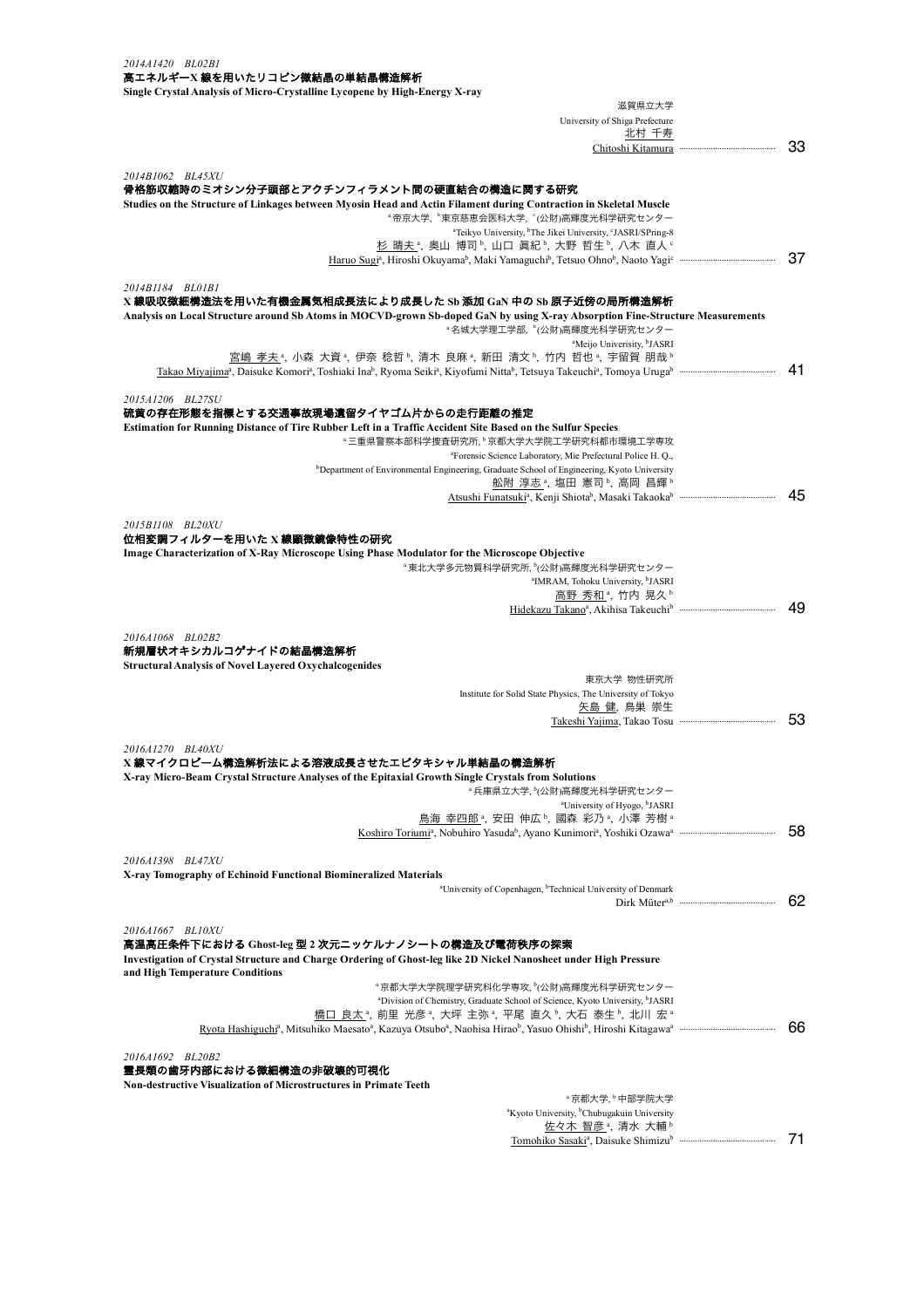| 2016A2752 BL26B1<br>[NiFe]ヒドロゲナーゼの触媒機構の解明                                                               |                                                                                                                                                                                 |    |
|---------------------------------------------------------------------------------------------------------|---------------------------------------------------------------------------------------------------------------------------------------------------------------------------------|----|
| Elucidation of Catalytic Mechanism in the [NiFe] Hydrogenase                                            |                                                                                                                                                                                 |    |
|                                                                                                         | 兵庫県立大学 大学院生命理学研究科                                                                                                                                                               |    |
|                                                                                                         | Graduate School of Life Science, University of Hyogo                                                                                                                            |    |
|                                                                                                         | 西川 幸志                                                                                                                                                                           |    |
|                                                                                                         |                                                                                                                                                                                 | 75 |
| 2016A6608 BL44XU                                                                                        |                                                                                                                                                                                 |    |
| Angucycline 抗菌化合物のヒスチジンキナーゼ結合部位の探索                                                                      |                                                                                                                                                                                 |    |
| <b>Exploring the Binding Site for Angueveline Antibiotics on Histidine Kinases</b>                      | <sup>。</sup> 大阪大学産業科学研究所、 <sup>b</sup> 近畿大学、岡山大学、 株式会社微生物化学研究所                                                                                                                  |    |
|                                                                                                         | <sup>a</sup> ISIR, Osaka University, <sup>b</sup> Kindai University, <sup>c</sup> Okayama University, <sup>d</sup> Institute of Microbial Chemistry                             |    |
|                                                                                                         | 岡島 俊英 ª, 犬飼 洋一 ʰ, 長尾 勇希 ʰ, 江口 陽子 ʰ, 石川 彰彦 º, 五十嵐 雅之 ª, 内海 龍太郎 ª.ʰ                                                                                                               |    |
|                                                                                                         |                                                                                                                                                                                 | 79 |
| 2016A6633 BL44XU<br><b>Hexameric Copper Nitrite Reductase</b>                                           | 六量体銅含有亜硝酸還元酵素におけるブルー銅含有 N 末端ドメインの機能的洞察とその変異体予備 X 線回折実験<br>Preliminary X-ray Diffraction Studies for the Mutants and Functional Insights for the N-terminal Cupredoxin Domain of |    |
|                                                                                                         | 大阪大学大学院理学研究科                                                                                                                                                                    |    |
|                                                                                                         | Graduate School of Science, Osaka University                                                                                                                                    |    |
|                                                                                                         | 池淵 紗織、城田フェリシア、野尻 正樹                                                                                                                                                             |    |
|                                                                                                         |                                                                                                                                                                                 | 84 |
| 2018A0073 BL43IR<br>BL43IR における磁気光学ステーションの改修<br><b>Improvement of Magneto Optical Station in BL43IR</b> |                                                                                                                                                                                 |    |
|                                                                                                         | "東北大学金属材料研究所、『公財)高輝度光科学研究センター                                                                                                                                                   |    |
|                                                                                                         | <sup>a</sup> IMR Tohoku University, <sup>b</sup> JASRI/SPring-8                                                                                                                 |    |
|                                                                                                         | 井口 敏 <sup>。</sup> 、池本 夕佳b、森脇 太郎b、佐々木 孝彦a                                                                                                                                        |    |
|                                                                                                         |                                                                                                                                                                                 | 88 |

## **SPring-8 Section B : Industrial Application Report**

| 2011B1751 BL25SU                                                                                                                                                                                       |
|--------------------------------------------------------------------------------------------------------------------------------------------------------------------------------------------------------|
| Nd-Fe-B 薄膜における元素選択的磁気ヒステリシスの軟 X 線磁気円二色性による測定へのモリブデンキャップ層の影響                                                                                                                                            |
| Effect of Mo Cap Layer on Element Specific Hysteresis Measurement by Soft X-Ray Magnetic Circular Dichroism                                                                                            |
| <sup>。</sup> 立命館大理工、 <sup>。</sup> 東北学院大工                                                                                                                                                               |
| <sup>a</sup> Faculty of Science and Engineering, Ritsumeikan University, <sup>b</sup> Faculty of Engineering, Tohoku Gakuin University                                                                 |
| 今田 真 ª, 寺嶋 健成 ª, 伊佐治 辰昭 a, 加田 大昌 ª, 藤田 茜 ª, 嶋 敏之 ʰ                                                                                                                                                     |
| 93<br>Shin Imada <sup>a</sup> , Kensei Terashima <sup>a</sup> , Tatsuaki Isaji <sup>a</sup> , Hiromasa Kada <sup>a</sup> , Akane Fujita <sup>a</sup> , Toshiyuki Shima <sup>b</sup> mammammammammammam |
|                                                                                                                                                                                                        |
| 2011B3576, 2012B3215 BL11XU                                                                                                                                                                            |
| 固体高分子形燃料電池 Pt 触媒の価電子帯電子状態観察による高活性化に関する研究                                                                                                                                                               |
| Relationship between the Electron Density of States of Platinum Valence Band and the Catalytic Activity of Pt based                                                                                    |
| <b>Cathode Catalyst in Polymer Electrolyte Fuel Cells</b>                                                                                                                                              |
| <sup>。</sup> 東京大学物性研究所、 <sup>b</sup> 東芝燃料電池システム (株), C (国研) 日本原子力研究開発機構                                                                                                                                |
| <sup>a</sup> ISSP, The University of Tokyo, <sup>b</sup> Toshiba Fuel Cell Power Systems, <sup>c</sup> Japan Atomic Energy Agency                                                                      |
| <u>原田 慈久 ª,</u> 丹羽 秀治 ª, 干鯛 将一 ʰ, 木内 久雄 ª, 松村 大樹 º, 石井 賢司 º                                                                                                                                            |
| 97                                                                                                                                                                                                     |
|                                                                                                                                                                                                        |
| 2012A1758 BL46XU                                                                                                                                                                                       |
| HAXPES による有機無機ハイブリッド LED の劣化解析(II)                                                                                                                                                                     |
| Degradation Analysis on Hybrid Organic-Inorganic LED by HAXPES (II)                                                                                                                                    |
| 株式会社日本触媒                                                                                                                                                                                               |
|                                                                                                                                                                                                        |
| Nippon Shokubai Co., Ltd.<br>森井 克行、有元 洋一, 呉屋 剛, 郷田 隼, 平田 和久, 伊藤 広一, 松並 越成, 川端 竜也                                                                                                                       |
| Katsuyuki Morii, Yoichi Arimoto, Tsuyoshi Goya, Shun Goda,                                                                                                                                             |
| 101<br>Kazuhisa Hirata, Hirokazu Hirata, Etsushige Matsunami, Tatsuya Kawabata                                                                                                                         |
|                                                                                                                                                                                                        |
| 2013A3514, 2014A3512 BLIIXU                                                                                                                                                                            |
| 固体高分子形燃料電池カソードに適用される異なる粒径を持つ Pt ナノ粒子の価電子帯電子状態観察による酸素                                                                                                                                                   |
| 結合エネルギーの解明                                                                                                                                                                                             |
|                                                                                                                                                                                                        |
| Study on the Oxygen Binding Energy by the Observation of the Valence Electronic Structure of the Surface of Pt Nano Particle                                                                           |
| <b>Catalysts with Different Diameters Applied for Polymer Electrolyte Fuel Cells</b>                                                                                                                   |
| <sup>。</sup> 東京大学物性研究所、 <sup>6</sup> 東芝燃料電池システム(株)、 <sup>c</sup> (国研)日本原子力研究開発機構                                                                                                                       |
| <sup>a</sup> ISSP, The University of Tokyo, <sup>b</sup> Toshiba Fuel Cell Power Systems, <sup>c</sup> Japan Atomic Energy Agency                                                                      |
| 原田 慈久 ホト, 丹羽 秀治 ª, 干鯛 将一 º, 宮脇 淳 ªト, 尾嶋 正治 ʰ, 石井 賢司 ª                                                                                                                                                  |
| 104                                                                                                                                                                                                    |
|                                                                                                                                                                                                        |
| 2014A1566 BL14B2                                                                                                                                                                                       |
| XAFS による排ガス浄化触媒 Pd/αAl2O3 の Pd 状態解析                                                                                                                                                                    |
| Analysis of Automotive Catalyst Pd/aAl2O3 for XAFS                                                                                                                                                     |
| 株式会社本田技術研究所                                                                                                                                                                                            |
| Honda R&D Co., Ltd.                                                                                                                                                                                    |
| 池田 知廣、藤倉 亮子、小山 博史、岡山 竜也、古川 敦史                                                                                                                                                                          |
| 108<br>Tomohiro Ikeda, Ryoko Fujikura, Hiroshi Koyama, Tatsuya Okayama, Atsushi Furukawa                                                                                                               |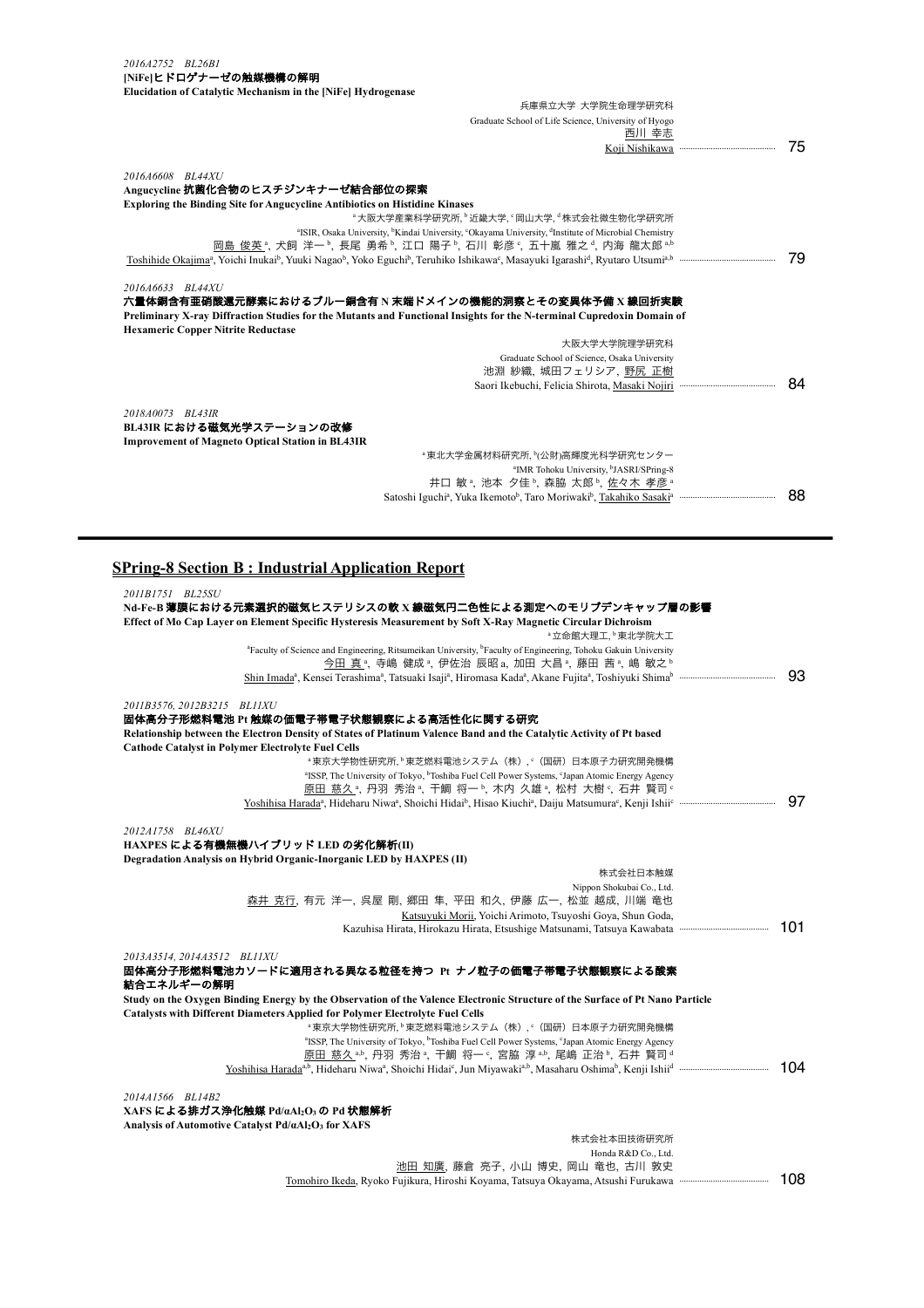| 2015A1726 BL27SU<br>酸化した高純度鉄箔の、高温炭化水素ガス雰囲気でのガス浸炭における、鉄原子、炭素原子挙動の XAFS 分析                                                                                                                                        |      |
|-----------------------------------------------------------------------------------------------------------------------------------------------------------------------------------------------------------------|------|
| XAFS Analysis of Fe and C Atoms Property at Carburizing from Oxidized High Purity Fe Foil in High Temperature Hydrocarbon Gas<br>住友電気工業株式会社                                                                     |      |
| Sumitomo Electric Industries, Ltd.<br>大久保 総一郎, 飯原 順次, 上村 重明, 中井 龍資, 日方 威, 谷岡 大輔                                                                                                                                 |      |
| Soichiro Okubo, Junji Iihara, Shigeaki Uemura, Ryusuke Nakai, Takeshi Hikata, Daisuke Tanioka                                                                                                                   | 111  |
|                                                                                                                                                                                                                 |      |
| 2015A3386 BL08B2<br>アイソタクティックポリプロピレンの高温溶融状態におけるメモリー効果と結晶融解構造に関する研究 (II)                                                                                                                                         |      |
| Studies of Memory Effects at the Temperature Much Higher than Melting Point and Melt Structures in Isotactic Polypropylene (II)<br>三菱ケミカル (株)                                                                   |      |
| Mitsubishi Chemical Corporation                                                                                                                                                                                 |      |
| 伊村 宏之、山下 友義                                                                                                                                                                                                     | 115  |
| 2015B1268 BL19B2                                                                                                                                                                                                |      |
| X線小角散乱法による溶接熱影響部の微視組織解析                                                                                                                                                                                         |      |
| Microstructural Analysis of Weld Heat Affected Zone in Steels by Small-angle X-ray Scattering Method<br>首都大学東京(現所属:日本原子力研究開発機構)                                                                                 |      |
| Tokyo Metropolitan University (present affiliation: JAEA)                                                                                                                                                       |      |
| 諸岡の聡                                                                                                                                                                                                            |      |
|                                                                                                                                                                                                                 | 121  |
| 2015B1778 BL19B2                                                                                                                                                                                                |      |
| 巨大熱電効果を有する有機半導体薄膜の温度変調による結晶構造解析                                                                                                                                                                                 |      |
| Analysis of Crystal Structure with Temperature Modulation for Organic Thin Films Exhibiting the Giant Seebeck Effect<br><sup>。</sup> 奈良先端科学技術大学院大学, <sup>6</sup> 岩手大学, °(公財)高輝度光科学研究センター, <sup>d</sup> 日本化薬株式会社 |      |
| <sup>a</sup> NAIST, <sup>b</sup> Iwate University, <sup>c</sup> JASRI, <sup>d</sup> Nippon Kayaku Co., Ltd.                                                                                                     |      |
| <u>阿部 竜。</u> ,菊池 護。,小金澤 智之。,渡辺 剛。,小島 広孝。,池田 征明。,吉本 則之。,中村 雅一。                                                                                                                                                   |      |
| Ryo Abe <sup>a</sup> , Mamoru Kikuchi <sup>b</sup> , Tomoyuki Koganezawa <sup>c</sup> , Takeshi Watanabe <sup>c</sup> ,                                                                                         | 126  |
|                                                                                                                                                                                                                 |      |
| 2017A1567 BL14B2                                                                                                                                                                                                |      |
| 低温活性セリアジルコニアの in-situ XAFS 解析<br>In-situ XAFS Analysis of Low Temperature Active Ceria-Zirconia                                                                                                                 |      |
| 株式会社ノリタケカンパニーリミテド                                                                                                                                                                                               |      |
| Noritake. Co., Ltd.                                                                                                                                                                                             |      |
| 村上 歩, 赤塚 一将, 犬飼 浩之, 高橋 洋祐                                                                                                                                                                                       | -131 |
|                                                                                                                                                                                                                 |      |
| 2017B1809 BL14B2                                                                                                                                                                                                |      |
| XAFS を用いたカルボン酸の選択的水素化反応触媒の局所構造解析<br>Analysis of Local Structure of Catalysts for Selective Hydrogenation of Carboxylic Acid by XAFS                                                                             |      |
| "株式会社ダイセル, "大阪大学大学院基礎工学研究科, "(公財)高輝度光科学研究センター                                                                                                                                                                   |      |
| <sup>a</sup> Daicel Corporation, <sup>b</sup> Osaka University, <sup>c</sup> JASRI                                                                                                                              |      |
| 福住 謙亨 <sup>a</sup> , 中谷 哲 <sup>a</sup> , 水垣 共雄b, 本間 徹生。                                                                                                                                                         |      |
|                                                                                                                                                                                                                 | 136  |
| 2017B7268 BL03XU                                                                                                                                                                                                |      |
| アイソタクティックポリプロピレンの高温溶融状態におけるメモリー効果と結晶融解構造に関する研究(Ⅰ)<br>Studies of Memory Effects at the Temperature Much Higher than Melting Point and Melt Structures in Isotactic Polypropylene (I)                             |      |
| 三菱ケミカル(株)                                                                                                                                                                                                       |      |
| Mitsubishi Chemical Corporation                                                                                                                                                                                 |      |
| <u>山下 友義,</u> 藤江 正樹                                                                                                                                                                                             | 139  |
|                                                                                                                                                                                                                 |      |
| 2018A1556 BL19B2                                                                                                                                                                                                |      |
| 線維芽細胞が産生する真皮線維構造の評価法の開発                                                                                                                                                                                         |      |
| Development of an Evaluation Method of Dermal Fiber-like Structures produced by Fibroblasts<br>日本メナード化粧品(株)総合研究所                                                                                                |      |
| Research Laboratories, Nippon Menard Cosmetic Co., Ltd.                                                                                                                                                         |      |
| <u>足立 浩章</u> , 奥野 凌輔, 田中 浩                                                                                                                                                                                      |      |
|                                                                                                                                                                                                                 | 145  |
| 2018B5060 BL16XU                                                                                                                                                                                                |      |
| 電圧印加 HAXPES による次世代メモリの深さ方向電位解析                                                                                                                                                                                  |      |
| <b>Electric Potential Analysis for Next-generation Memory</b><br>(株)東芝                                                                                                                                          |      |
| Toshiba Corporation                                                                                                                                                                                             |      |
| 藤井 景子, 吉木 昌彦, 加藤 侑志, ブヤンダライ アルタンサルガイ                                                                                                                                                                            |      |
|                                                                                                                                                                                                                 | 149  |
|                                                                                                                                                                                                                 |      |
|                                                                                                                                                                                                                 |      |

## **SPring-8 Section C : Technical Report**

*2014A1889 BL39XU* **X** 線屈折レンズと **KB** ミラーによる二段階ナノ集光光学系の開発 **Development of a Tandem Nano-Focusing Optics with X-ray Refractive Lens and Kirkpatric-Baez Mirror** (公財)高輝度光科学研究センター JASRI

鈴木 基寛, 河村 直己, 水牧 仁一朗, 大沢 仁志, 宇留賀 朋哉 Motohiro Suzuki, Naomi Kawamura, Masaichiro Mizumaki, Hitoshi Osawa, Tomoya Uruga ········································ 154